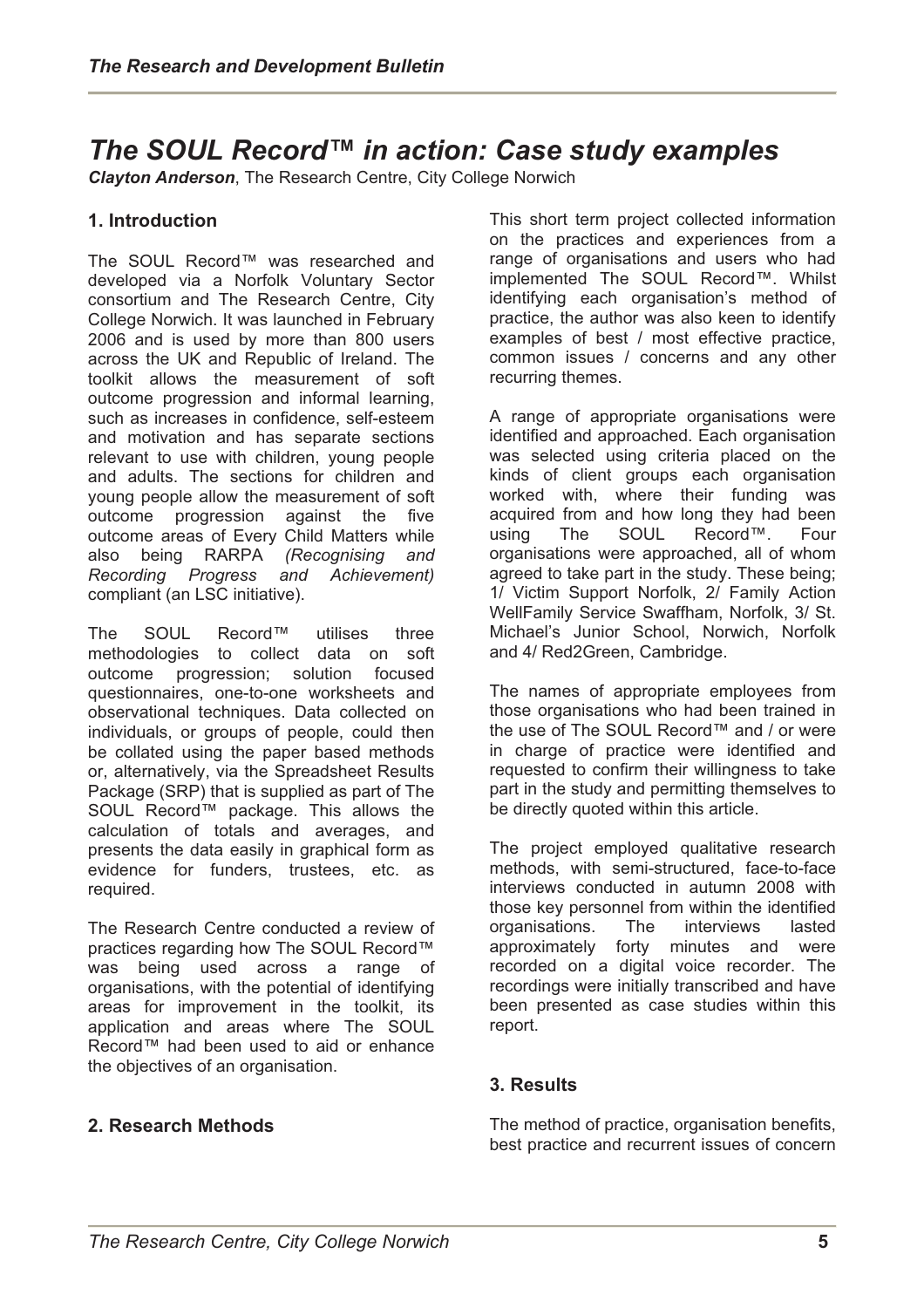have been presented in each case study in turn. The overarching themes raised from each case study and key observations relating to the use of The SOUL Record™ have been discussed more generally in the 'Discussion' section. The case studies have been presented the order of, firstly, the organisation with the longest involvement with The SOUL Record™ to, lastly, the organisation with the least involvement time (implemented in June, 2007).

## **3.1 Victim Support Norfolk**

Victim Support Norfolk is the local branch of the independent national charity helping both victims and witnesses of crime cope with its effects across the UK. It offered free, confidential support and information to help people deal with their experiences, whether the crime has been reported to the police or not.

Victim Support Norfolk used The SOUL Record™ across three of its services and activities; these were 1/ the Vulnerable and Intimidated Witness Service (both in crown and magistrates courts), 2/ the Young Person's Project and 3/ volunteer training and evaluation.

In late 2006, Victim Support Norfolk received funding from the Office of Criminal Justice Reform (OCJR) to support the implementation and evaluation of the Vulnerable and Intimidated Witness Service. Victim Support Norfolk's Witness Service offers "…information and support to witnesses, victims, their families and friends in every criminal court in Norfolk." (Victim Support, no date).

Part of the funding allowed Victim Support Norfolk to develop a specific version of The SOUL Record™ for assessing the needs of witnesses, tailoring the service to suit individual needs and evidencing the impact of the service. The 'Witness Service SOUL Record questionnaire', was divided into three categories; 1/ 'information', 2/ 'emotional support' and 3/ 'practical help'. This had been developed from the standard SOUL Record package for adults, which contained

categories of 'attitude', 'personal / interpersonal' and 'practical'.

The Project Manager for the Vulnerable and Intimidated Witness Service reported that:

*"We're still using The SOUL Record™ with nearly all, or most, people"* 

They also stated that:

*"I find it personally very useful when I'm doing visits myself for extracting information".* 

The Project Manager used The SOUL Record™ as early as possible when meeting a witness as it helped her to get to know the person better and understand their individual needs.

*"Actually going through it with someone, it makes sure that you don't forget anything, that you've covered everything and, and just for trying to assess the needs, put together a plan on what you're going to work on together".* 

They also described The SOUL Record™ as being able to be used as a diagnostic tool, stating:

*"It brings out the things that they're most worried about and when you know what to talk about as well and where to focus your support with them".* 

Representatives from other organisations had exhibited pre-training concerns about the methods, suggesting that the approach was too structured. However, the Vulnerable and Intimidated Witness Service Project Manager alleviated such concerns when addressing this issue and stated:

*"I don't think the questionnaire is a hindrance, I think it depends how you do it because if I think there's certain things that come up in conversation anyway then I just do them* [the statements on the questionnaire] *in a slightly different order".*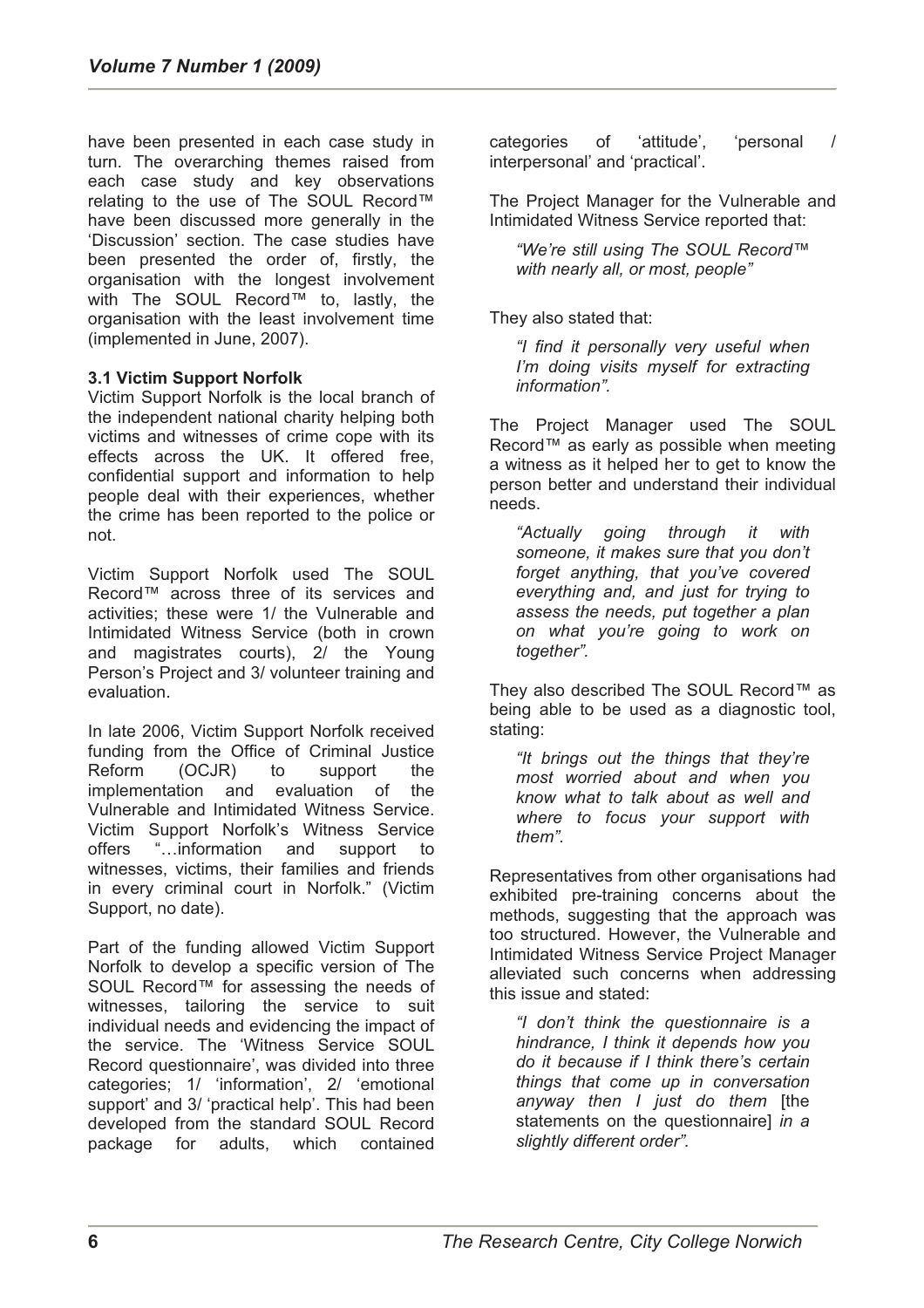The Project Manager valued greatly the conversational method adopted when using<br>The SOUL Record™ and how thev The SOUL Record™ "…wouldn't just ever pass it to them and say can you just circle yourself on this…", in part, because "I think a lot of the young people, or elderly people, would not know where to start, so would just circle fairly randomly".

It was also reported that witnesses responded to The SOUL Record™ positively because it "…helps them get across what they are feeling and get across what they want to say". The more honest an individual was about how they felt the better the results would be, and it would simplify the process of completing a questionnaire also. Concerns have previously been raised about how honest a person would be, but were defended by the Project Manager when they stated that:

*"…with a one-on-one setting, especially with vulnerable people, they don't mind about the lack of anonymity because they're telling you anyway and you've already explained confidentiality to them and that it goes no further than Victim Support".* 

SOUL Record data were analysed regularly to "…review how things are going and whether we need to change". The data collected by the Witness Service was currently only used for internal purposes, but the Regional Manager for Victim Support suggested that this may change:

*"There will come a time when we will have to report because the money now funding the scheme comes from the Department of the Home Office through our national centre".* 

Although no other national Victim Support Witness Services were presently using The SOUL Record™, the Eastern Regional Manager spoke of a new 'Service Review Regime' or inspection where use of The SOUL Record™ had been recorded as "…an example of good practice…" because "…everyone is still struggling with the same issue of how do you demonstrate you've achieved some impact?". The Eastern Region Manager was confident when saying *"…we will continue to say in funding bids we will use this as a methodology"* because it meets both the needs of the client and addresses Victim Supports business model.

The Youth Development Worker for the Young Person's project at Victim Support Norfolk, and their volunteers also use The SOUL Record™ with "…all of the young victims". The Youth Development Worker used the 'Young Persons' questionnaire as a getting to know you exercise and reported that:

*"It puts us in good stead of talking and getting our young victim to open up without asking questions directly".* 

Also as part of the Young Person's Project, a Victim Activity Break had been put together. The break was a two day and one night residential break for young victims of crime. The SOUL Record™ was used at the beginning of the break, before the young people have had the opportunity to speak to many people or make friends, and again at the end of the break. The Youth Development Worker reported the questionnaire to be useful because "It shows us the distance travelled over the period of time they're at the camp".

Funding for the Victim Activity Breaks was not sourced from mainstream finances, so had to be raised separately. The evidence collected from The SOUL Record™ questionnaires "…shows what we are doing is helping the young people and it's the evidence we need to obtain the funding". The evidence was also used as part of evaluative and quality control measures:

*"It also shows us what's worked, what's not, and which bit of the camp we either need to adapt or work a bit harder on".* 

After collating the results from one activity break, the Youth Development Worker gave the results to other members of staff who took part in the break and asked if they could match the overall scores from the questionnaires to the young people who were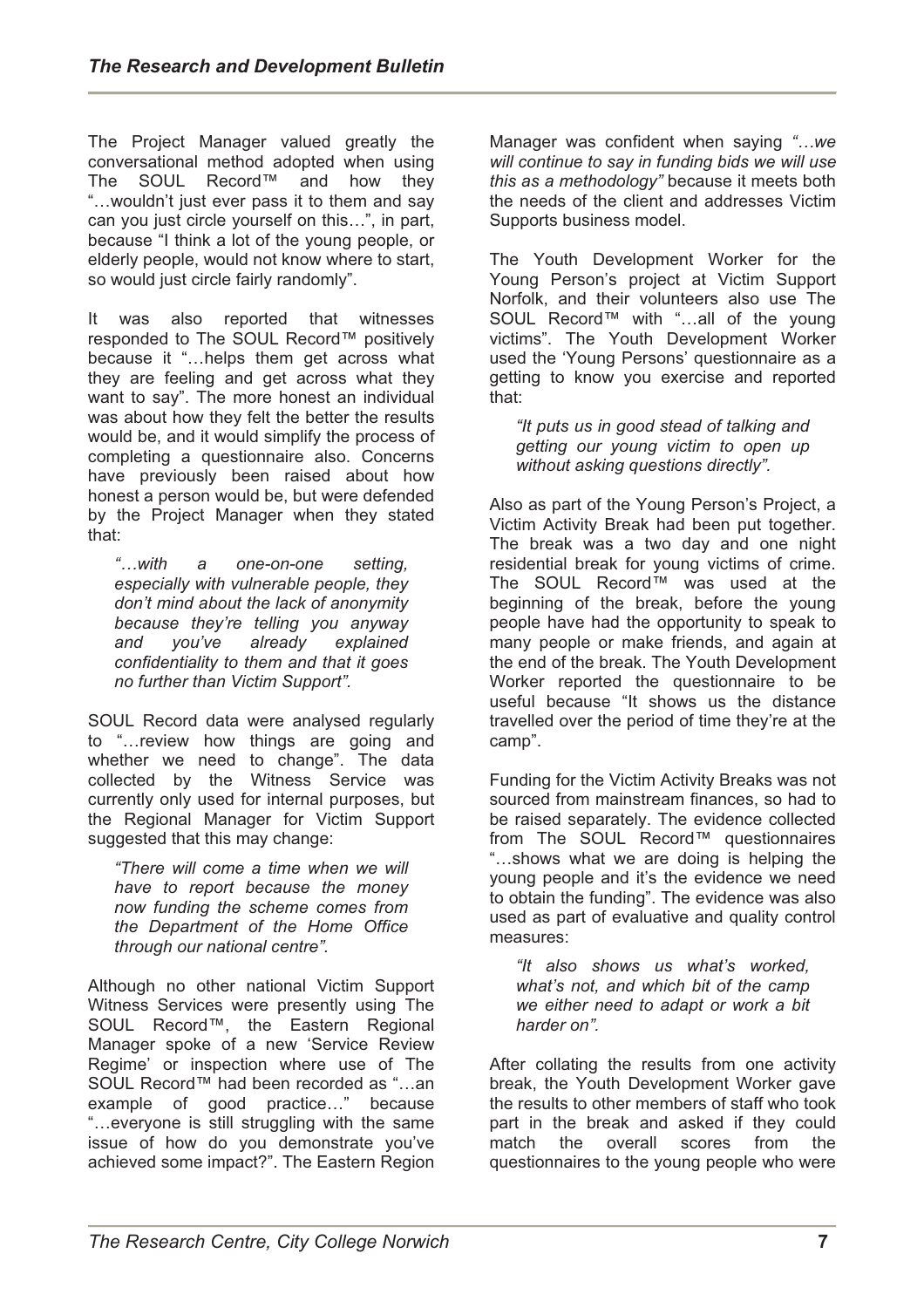at the camp. After working with a group of young people over two days, and learning the young people's characteristics, "We could name eight out of the ten people who were on that break and match the scores up to that person; it worked that well".

When asked about funding for Victim Support Norfolk and what prospective funders felt about organisations using The SOUL Record™, the regional manager stated "It's perfectly acceptable". The SOUL Record™ was detailed in the original bid for the Vulnerable and Intimidated Witness Service, which was successful and the use of The SOUL Record™ "…was picked up when we had to bid for the continuation money, not direct to the Home Office, but to the national funding panel for Victim Support".

One major tip from Victim Support Norfolk's use of The SOUL Record™ was from a volunteer perspective. Although the issue of funding was important to Victim Support's management, it doesn't register as being of importance to a volunteer. Trying to explain the use of The SOUL Record™ as a tool to provide evidence for funding alone could have a negative effect on its use by volunteers*.* The regional manager suggested that:

*"If you try and persuade volunteers that you need to do this because we need to have some evidence to get some money for this project, it's of less benefit than if you say this will actually help you deliver the service and it will actually help you find out where this young person or elderly witness is".* 

When speaking of the voluntary sector in broader terms, the regional manager felt that the recording of soft outcomes and the provision of evidence was:

*"…a long term process about culture change in so many ways because what you're actually doing in the voluntary sector is moving people into an evidence based practice, and they're not used to it. They're not used to being asked to say well what are we* 

*getting for our money?"* 

The culture change was not an unfamiliar one to Victim Support Norfolk, as the regional manager reminisced when stating:

*"In the past, Victim Support haven't been able to tell them* [the funder] *what they're getting for their money. You give your output, well we've had that number of referrals and we've had that number of contacts, we've sent that number of letters, I mean, they're all outputs, no outcome".* 

Although the outputs, processes or hard outcomes tell funders something about the level of activity an organisation has had, it doesn't evidence if that activity was of any quality. The questions that should be asked were not 'How many referrals have we had?', but rather, as the regional manager recommended, "What good did they do?*"* The SOUL Record™ could help to measure that gap and aid the evidence based culture change across the voluntary sector and beyond.

The quality evidence that The SOUL Record™ provided had been identified as good practice in the most recent Victim Support Norfolk Area Inspection Report from the Quality & Standards Department at Victim Support National Office. The report stated that Victim Support Norfolk was:

*"…commended for the development of an innovative approach to evaluating the effectiveness of its services".*  (Victim Support, 2006).

When trying to identify if Victim Support Norfolk was making a difference, the report concluded that:

*"…initial findings from the SOUL evaluations were indicating that the intervention of Victim Support Norfolk was making a tangible qualitative difference to people's lives"* (Victim Support, 2006).

In the future, when Victim Support Norfolk had increased funds from the Home Office,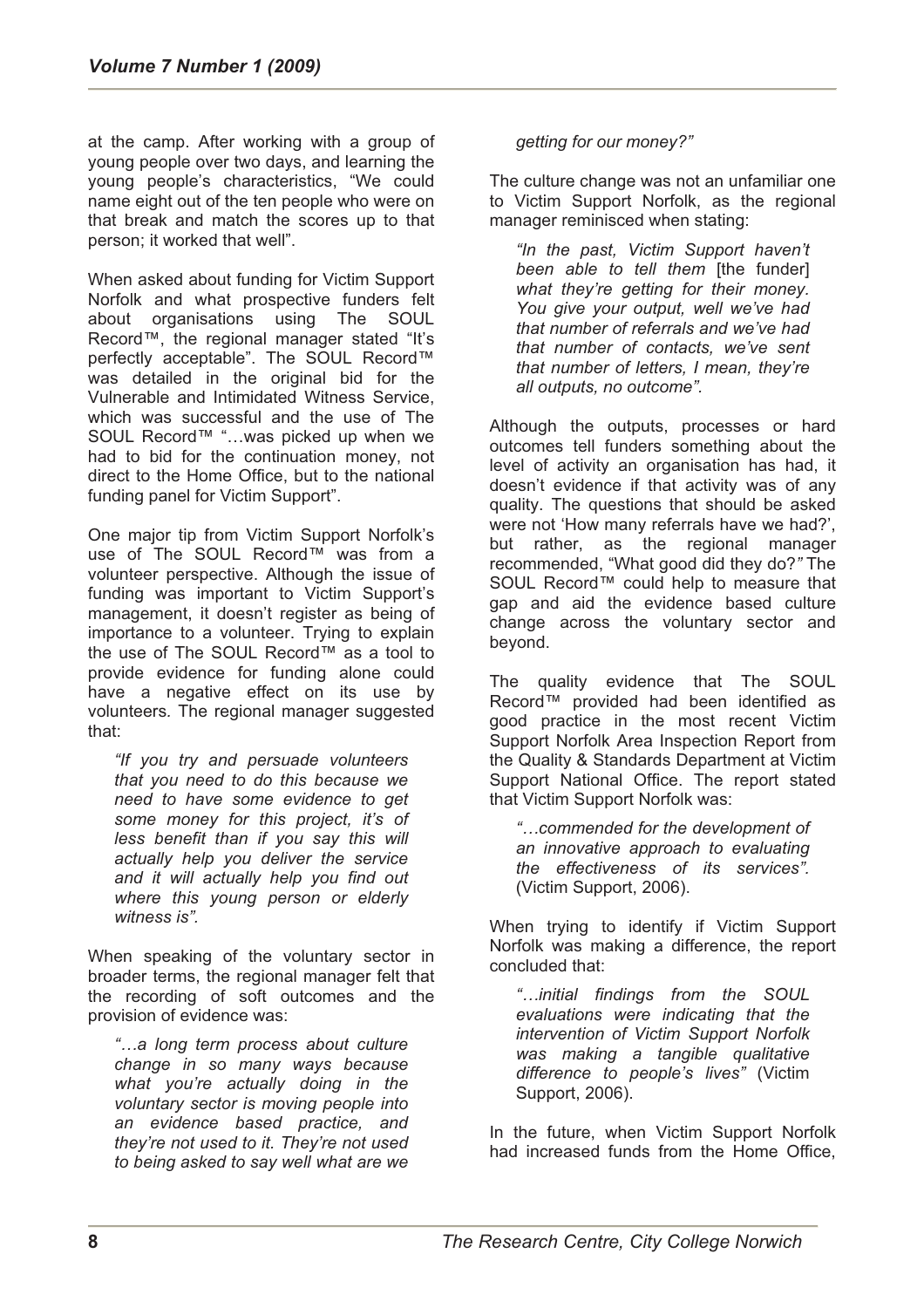there was the belief that the use of The SOUL Record™ would expand across other projects within the organisation. The organisation had recently been successful in securing £107,000 of Government funding to expand the current Young Victim Project and the bid for funding "…naturally included the intended use of SOUL methodology" stated the Regional Manager.

When discussing if The SOUL Record™ worked for the different projects, the Project Manager for the Vulnerable and Intimidated Witness Service summarised by stating:

*"I think as a tool to meet the requirements of a service which is dealing with a lot of different ranges of people, I think it works very well".* 

They continued:

*"It's easy. It can be used in any setting as well".* 

The Regional Manager hoped that in the future The SOUL Record™ would "…not move from being a simple, easy to use, and cheap way…" to evidence an organisation's work and measure soft outcomes because "The value to the voluntary sector is anyone can use it".

#### **3.2 Family Action WellFamily Service Swaffham**

Family Action, formerly Family Welfare Association, is England's leading family charity and had supported families since 1869. Family Action (Family Action, 2008a) claimed to support "…over 45,000 families every year" and tackle complex and difficult issues, which included "…domestic abuse, mental health problems, learning disabilities and severe financial hardship". Family Action had identified that the issues mentioned could "…have a huge impact on the wellbeing and development of children; and on the ability of parents and carers to make a positive contribution to their community". Family Action work with the whole family and help them find solutions to their problems enabling them to "…become safer, stronger and more optimistic about their future".

During the research and development phase of The SOUL Project, the Swaffham WellFamily Service took part to help the researcher and the other voluntary sector organisations to create what was to become The SOUL Record™. Family Action defined their WellFamily Service as a health based service that worked "...to improve whole family wellbeing by reducing stress, improving health, providing support to individuals to end abusive relationships and<br>improving family relationships" (Family family relationships" (Family Action, 2008b).

The WellFamily Service Project Manager recalled how they and the service were involved with The SOUL Record™ from its inception, in 2004/05, during the action research process:

*"We were going to the meetings where we were developing the questionnaire and then we took it away, used it, and came back to adapt the questionnaire further".* 

The SOUL Record™ questionnaires had been used on the 'Strengthening Families' programme. Both parents and their children attended the programme together, with the parents having completed the 'Parenting' questionnaire and the children the 'Young Persons Getting to Know You' questionnaire. The Project Manager recalled:

*"We had quite a small group, there was about five maybe six, and two issues came up really".* 

When completing the final questionnaire one of the young people who attended was "…in an absolutely foul mood". They completed the questionnaire but because they were 'feeling down' and had completed the questionnaire in a 'negative way', the Project Manager felt "…it skewed all their results… [and] …because it was a small group" that it had severely impacted on the average scores that were used as evidence of progression. However, on an individual level, progression could still be evidenced for other participants in the group. The second issue identified was that a few of the statements on the questionnaire used were not appropriate for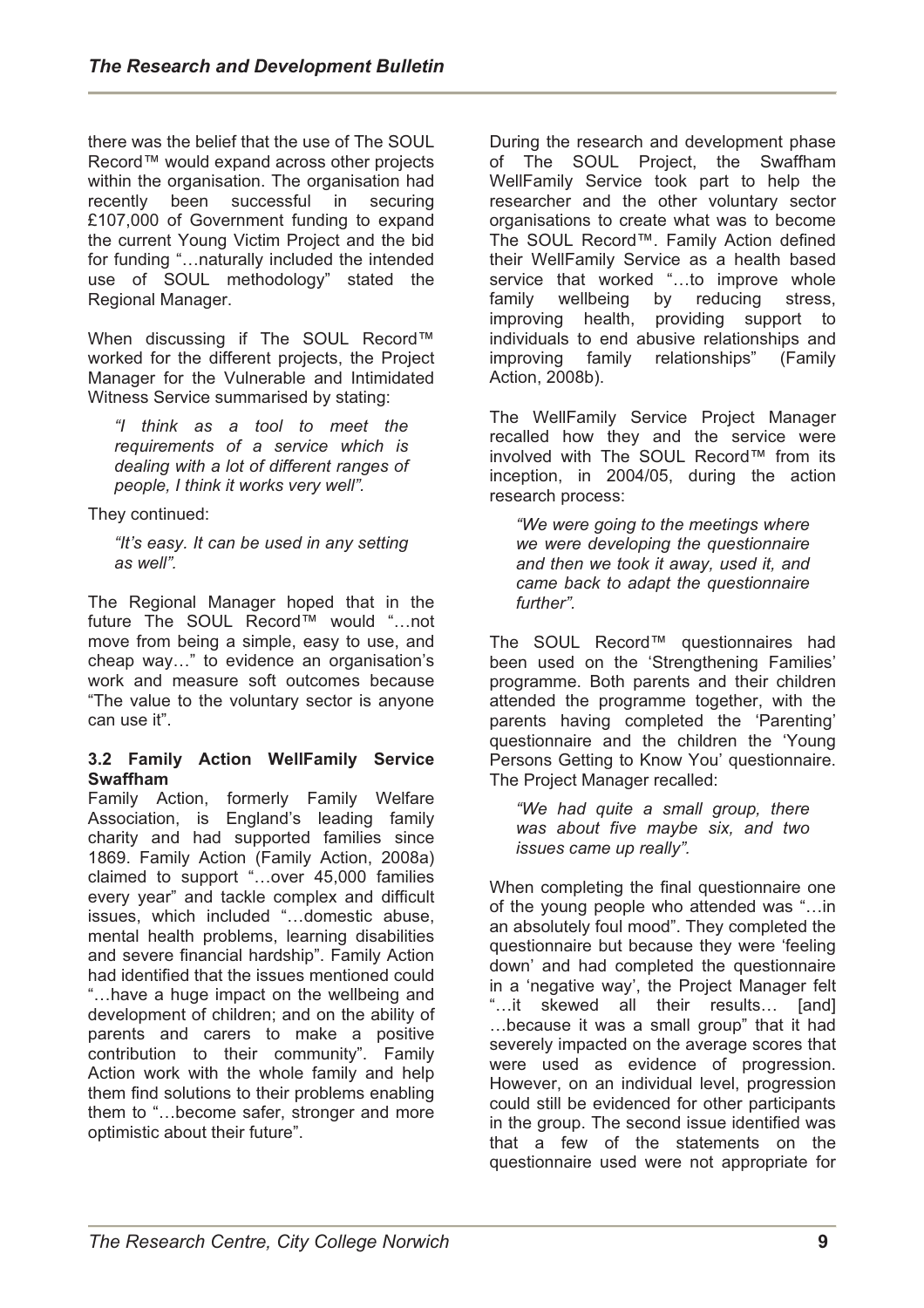all participants in the group. The 'Parenting' questionnaire had statements about 'being happy in relationships'. It was a generic statement that permitted discussion and conversation to be pursued in to areas relevant to that participant you were talking to. However, this could lead to awkward scenarios, such as:

*"One mum was recently widowed so she got upset, and today we had a young girl who's in the refuge, fleeing domestic violence and she got quite hot under the collar".* 

The SOUL Record™ was also used as part of the Webster Stratton Parenting group, which the organisation also ran. The Project Manager enthused that:

*"For Webster Stratton, it always works well because it always shows some change in the right direction. It might only be a little bit, but that doesn't matter does it? It's just showing some movement and progress in a very simple way".* 

A project worker for the WellFamily Service had recently attended SOUL Record User training and considered that it "…was a very good tool for getting conversations going". The project worker went on to state:

*"It was a very good tool for breaking the ice and getting into conversations about different aspects of their lives".* 

The project worker explained how clients would present one problem, for example anger, when joining a group, but as they worked with the client it became evident that anger wasn't the core problem but rather separation or family issues were. Working with clients over longer time periods often raised deep rooted / embedded conditions, such as obsessive compulsive disorder. The project worker thought they couldn't use a tool like The SOUL Record™ in these scenarios because one was "…measuring different things at the start and end of working with the person". However, the Project Manager countered and explained that:

*"If it's 'just' about emotional wellbeing,* 

*which that main questionnaire is just really around … no matter what the problem is, you hope they're going to feel happier at the end. It's looking at the bigger picture rather than that specific problem that they've come with".* 

The Project Manager and their team used The SOUL Record™ with some young carers but recalled "…we approached it all wrong because we left them to it, so they were making patterns!" The SOUL Record™ was best used as a conversational tool and the Project Manager identified that:

*"We should have spent longer with them, but you live and learn don't you?!"* 

A case was cited by the Project Manager when working with a young boy over a period of time, where after completing the first questionnaire they were, apparently, "…quite honest…". The Project Manager had also taken a SOUL Record 'Progress Sheet' to the meeting and used this to track the individual's progress. When the boy asked what the progress sheet was for, it was explained and the score was summed by both. On seeing a score of 75, the boy was reported as sating; "I got seventy five! I've never had seventy five for anything!' Although the Project Manager hadn't planned to use the Progress Sheet in that way, the project worker considered "…that's achieved something! It increased his self esteem!" The Project Manager agreed that "It did do him good because his self esteem was rock bottom and he was pleased he had seventy five".

When asked how service users responded to completing The SOUL Record™, a second project worker with the WellFamily Service stated; "They were ok. They didn't seem to mind at all". The Project Manager added: "We always explain to them why we're doing it as well. We say we've got to evidence that what we're doing is useful". The Project Manager thought that the honest explanation was useful "…because otherwise I think they wonder what they're doing it for".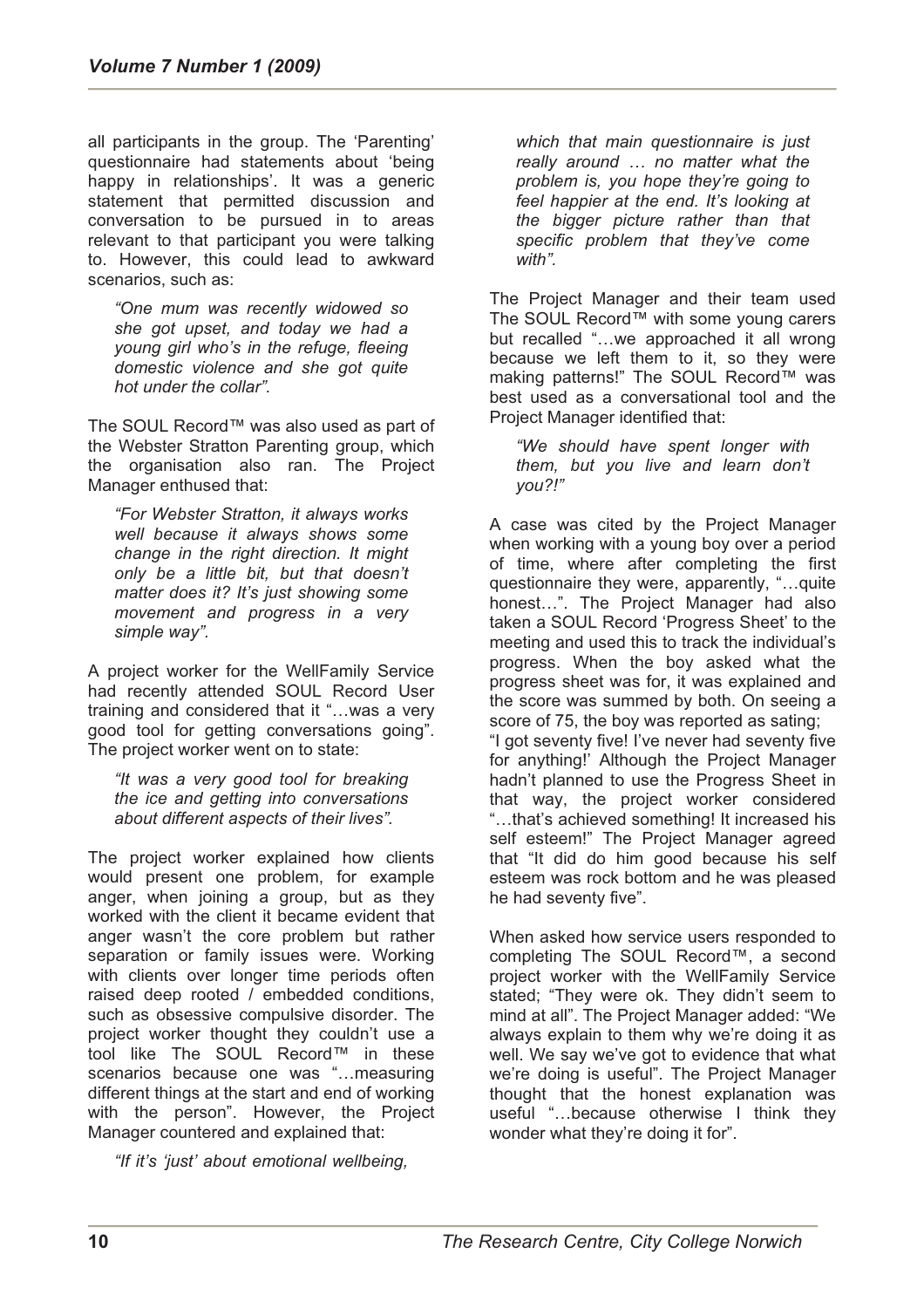The second project worker felt that as with any data collection, "…confidentiality is a big issue". They commented as soon as you give someone a questionnaire, it was picked up straight away by clients who would state: "If you're asking me these questions, why, who for and where does it go". Issues of culture within the sector where the WellFamily service operated were raised by the Project Manager and agreed by the second project worker:

*"I would've been in that camp, but it's not the reality of the world we're in, that's the unfortunate bit. If we want funding to carry on helping, we've got to play the game".* 

The Project Manager had received comments from various WellFamily service funders that:

*"We are ahead of the game in we're not only acknowledging that we need to evidence our work, but we have some process for doing it".* 

The Project Manager also spoke of the Service Level Agreements that WellFamily Swaffham had with the Children's Fund, Primary Care Trust (PCT) and the Child and Adolescent Mental Health Service (CAMHS). They stated that in all documentation about funding, The SOUL Record™ would be used to form part of the evidence for projects. Specifically referring to the Children's Fund, the Project Manager stated:

*"When it comes to the Parenting course, I just say we're using SOUL and that's it. Children's Fund are happy with that".* 

One feature of The SOUL Record™ that the Project Manager was particularly keen on was the graphs produced by the Spreadsheet Results Package, stating:

*"Once you get the graphs they are so exciting. … They're just brilliant for the evidence that you need. They're a picture of what's happened".* 

Family Action Swaffham asked their clients to complete a 'Satisfaction Questionnaire', and the idea and benchmarking for graphs from the data and using them for funders actually "…comes from SOUL". When discussing how they felt graphs created from The SOUL Record™ Spreadsheet Results Package were received by funders, the Project Manager said:

*"You don't really have to read the numbers. You can see the comparisons and it's quick".* 

Family Action had recently conducted a national survey across all of its services about how different projects had evaluated their work and with which tools. The Project Manager stated:

*"The SOUL Record™ was on there as one of the options to choose and actually it scored quite highly".* 

It was not only WellFamily Swaffham that were using The SOUL Record™. From The SOUL Record™ user database, multiple projects run by Family Action from across the country were identified and had received The SOUL Record™ User training and were actively using it to evaluate projects and evidence their clients progression.

## **3.3 St. Michael's Junior School**

St. Michael's Junior School serves Bowthorpe, an area on the suburbs of Norwich, Norfolk, with approximately 300 pupils aged from 7 to 11. The school had been recognised as being in an area of "…considerable social and economic disadvantages." (Ofsted, 2008). The proportion of pupils eligible for free school meals was high while the percentage of pupils identified with learning difficulties and / or disabilities or who need social or emotional support was over twice the national average (Norfolk Schools, 2007). Some classes were made up almost entirely by pupils with additional needs. It was also reported that "…approximately 15% of pupils come from minority ethnic backgrounds and about half of these are at an early stage of learning to speak English" (Norfolk Schools, 2007). Pupils were transferred to the school upon commencement of Year 3 from several infant feeder schools in the area. It was not uncommon for a large number of pupils to be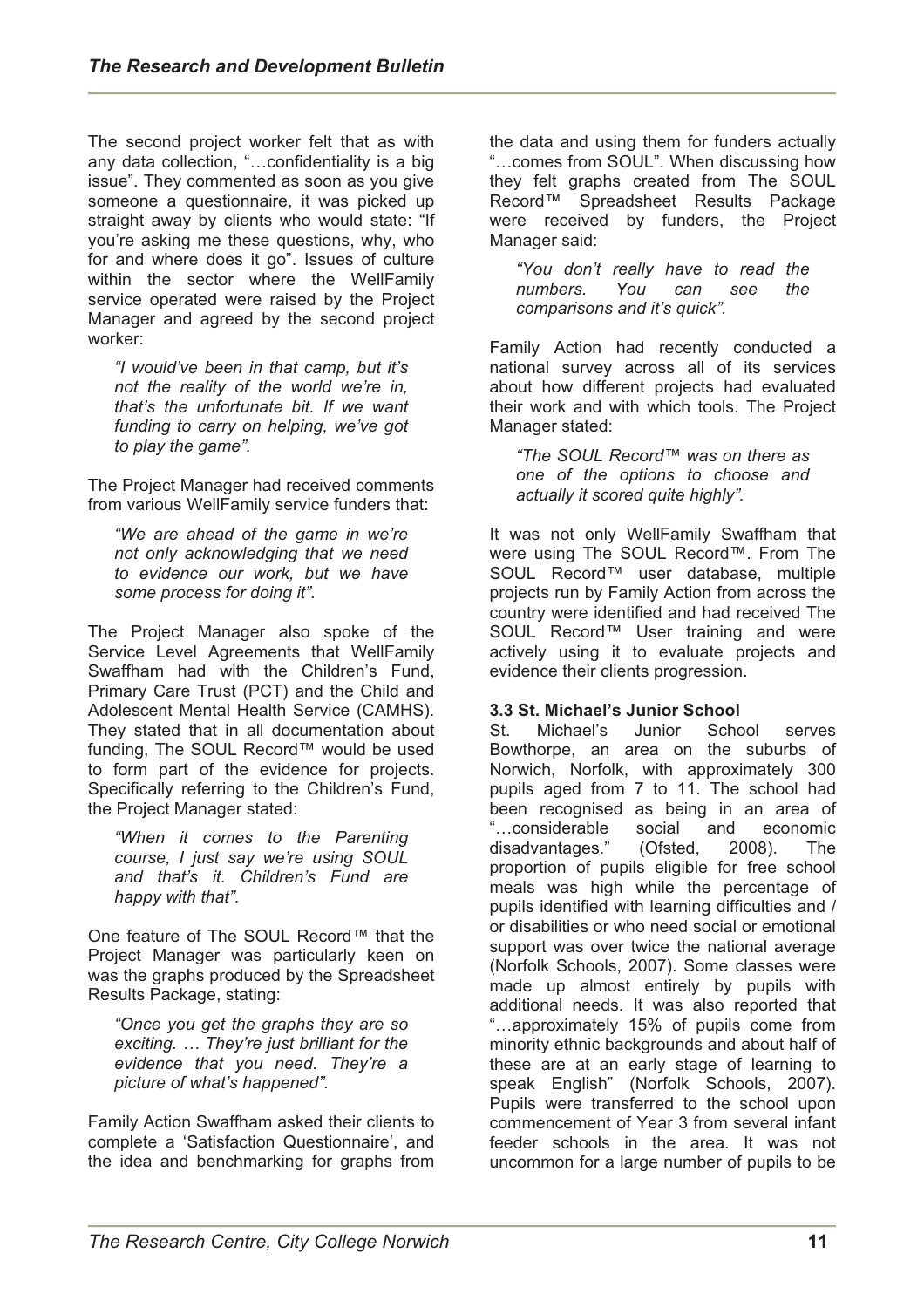admitted to the school part way through years and key stage. The school, which was formally a middle school, became a junior school from September 2007. The Headteacher of the school, stated the school was in "…an area of considerable social deprivation". When describing the pupils and the families of pupils who were admitted into the school, the Headteacher explained that many of the families were "...very, very needy, with children bringing a huge amount of extra baggage to school, which can be a barrier to learning".

The Headteacher and their staff had recorded a considerable amount of extra work in order to raise the schools overall standards. Included within the staff team was the appointment of a Senior Learning Mentor / Family support worker at the school. This Senior Learning Mentor had previously worked with pupils within the Earlham area of Norwich and had been trained to use The SOUL Record™ as part of a previous project conducted by The Research Centre (see Frere-Smith, 2006). The Senior Learning Mentor introduced The SOUL Record™ to the Headteacher of St. Michael's Junior School, which recorded an instant impact with the Headteacher being impressed by the toolkit:

*"…* [Headteacher] *was very surprised and very keen because a lot of the work that we do with children is difficult to monitor and measure and the actual package was easier for people to actually comprehend the areas we were looking at to try and improve and help the children on".* 

The Headteacher was described as being enthusiastic about the potential use of The SOUL Record™ in the school as:

*"…nothing else really seemed to fit. You do the Boxall profile for example but it didn't really fit what we needed it to fit and the areas that [Senior Learning Mentor] was working on whereas this is more specific and you can actually show that."* (Senior learning mentor, 2008).

The Senior Learning Mentor used The SOUL Record™, initially, as a means of getting to know children. Referrals to the Senior Learning Mentor could either come from the school, from the parent or from the child themselves. On describing the child's initial contact with The SOUL Record™, and the use of the 'Getting to Know You' questionnaire, the Senior Learning Mentor observed that children were:

*"…quite often aware of an area they may need help with but perhaps haven't expressed it at school or to their parents as an individual, so that has certainly helped to try and identify areas".* 

When using The SOUL Record™, it could be applied to look at a child's attainment level but the Senior Learning Mentor had used the package, predominantly, to investigate pupils social and emotional difficulties. Its effectiveness in this role was confirmed by the Senior Learning Mentor when they stated that it "…fits in really, really well". Because The SOUL Record™ was constructed upon solution focused therapy techniques, it meant that "…for a lot of the children, they, for the first time, actually start to look at themselves and think about themselves because of the type of questioning". (Senior learning mentor, 2008). It was also stated by the Senior Learning Mentor that the children were keen to complete the questionnaires because:

*"…they like the types of questions as it's showing that I* [Senior Learning Mentor] *am interested in them, and they get a degree of opportunity to talk and extend from those apart from just using it as a scaling".* 

The individual children also liked to see their own progression over time. The questionnaires were completed, usually, on three occasions, after which a graph would be produced illustrating the progress made by each child. The Senior Learning Mentor added:

*"Our children do like to see themselves make progress. They also like the colour side of it I think. They*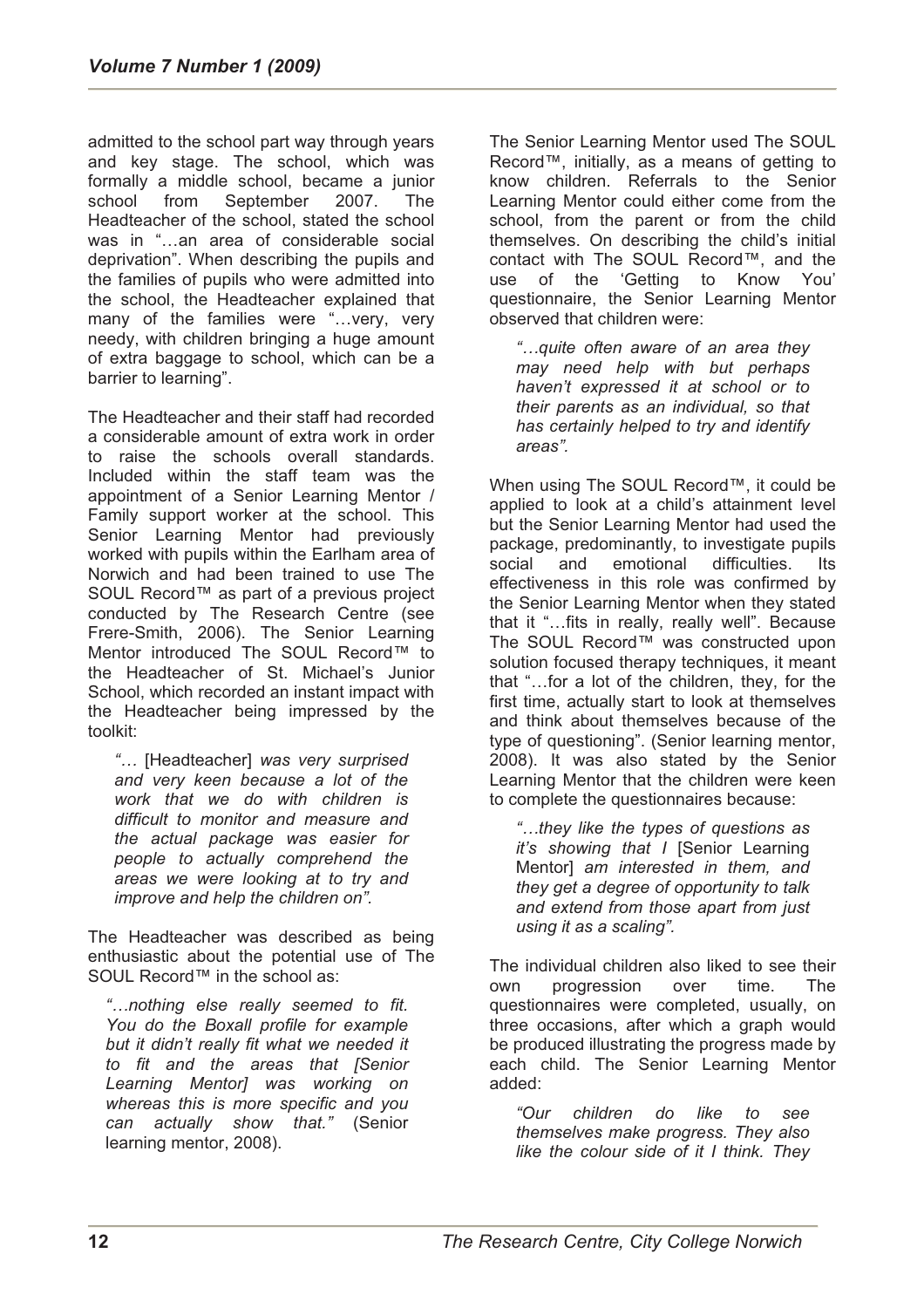*see this lovely colour display and the next time you do it they like to look at it and say I have improved in that and that and that, and that's the way in which we talk about all things, so it sort of fits in across the curriculum as well. We all know how well the child is doing and that's a huge thing for the child."* 

Both the Senior Learning Mentor and Headteacher went on to agree that before<br>implementing The SOUL Record™ implementing The SOUL questionnaire, for those children with poor behavior, "…you would always address the behavior side whereas actually it's their self esteem or perhaps because they don't feel safe or whatever, so it helps you be more focused on your support".

An extended use of The SOUL Record™ was the ability to monitor carefully individual children they worked with, such as in one particular case that was cited:

*"It did lead me to a child who was self harming having started, and then revisiting, and finding out why they were feeling less positive about themselves … therefore intervention was able to be put in place"* (Senior learning mentor, 2008).

Any concerns with children would be raised with supporting evidence provided from The SOUL Record™. This could be reported directly to the Headteacher, if any action was required. Regularly the Senior Learning Mentor utilised The SOUL Record™ evidence during case meetings for guidance about the child, which would be reported back to social services for them to decide on any future actions.

The evidence produced had also been presented to Ofsted during inspections at the school in April 2008.

*"It was good to be able to have that material to show an Ofsted inspection that we are meeting the criteria of Every Child Matters and that we are, as a school, trying our best to address the needs of the child and what they* 

*need"* (Senior learning mentor, 2008).

Post the Ofsted inspection, the school was rated in all areas as either Grade 1 (Outstanding) or 2 (Good). Considering the school had been placed into special measures, in 2001, this was a massive improvement. The Headteacher explained how the use of The SOUL Record™ had had an impact in the latest Ofsted inspection, stating:

*"I think that to get an Ofsted report like that a number of things have to happen and this was evidence that we know the school and our children really well. That is very, very important in any school but particularly that's what the Ofsted inspectors look for, and if you can prove that you know your children, that you've got all that evidence there, and you are using what you have found. The assessment is only one part of it but what it means is that you can then identify how to work from there and which intervention you need to put in place so that then shows how targeted your support is and that is obviously what was effective evidencing the need for Ofsted and we're using SOUL to that purpose."* (Headteacher, 2008).

Before the Ofsted inspectors arrived, the school had completed their Self Evaluation Form (SEF). SOUL Record data were used to help complete the form and was considered particularly useful for the 'Care, Guidance and Support' section, where the school had graded themselves 'Outstanding'. The Ofsted inspectorate concurred with the school in grading the school as 'Outstanding' in this area. Ofsted officially stated in their report that:

*"The arrangements to care for, guide and support pupils are a significant strength in this school* …[and stated that the role of the Senior Learning Mentor as being]*… pivotal in these aspects of the school's work…"*  (Ofsted, 2008).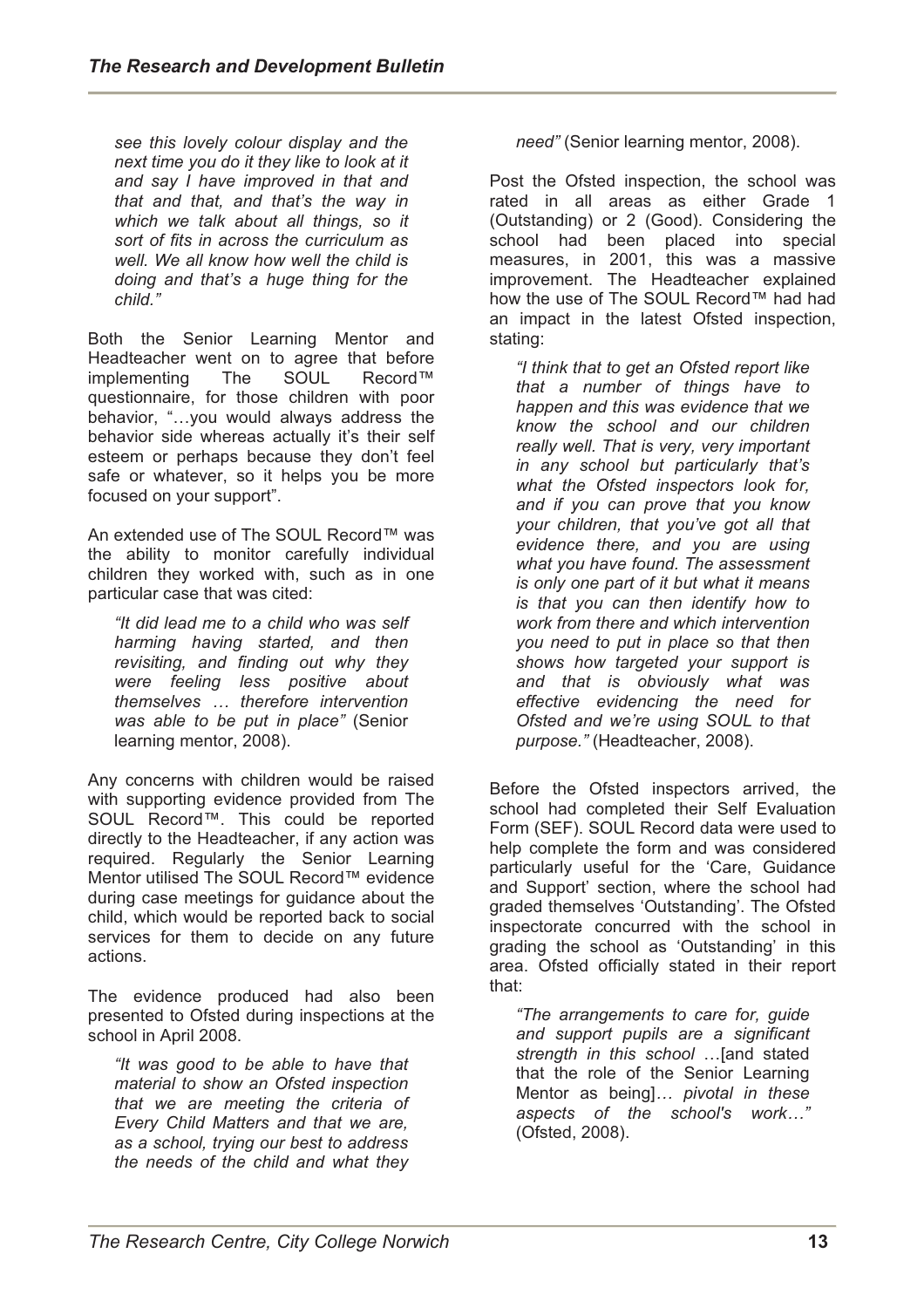The report went on to highlight:

*"The support for vulnerable pupils and their families is exemplary. The provision for pupils who need extra help of any kind is managed very well"*  (Ofsted, 2008).

The Headteacher stated that "Frequently, you have to look at things in terms of the impact of your resources, whether that's human or otherwise, and some things are quite hard to evidence; to be able to see, well actually, that was a worthwhile appointment or a worthwhile spend". The use of The SOUL Record™ within the school, especially in the role of the Senior learning mentor, allowed the Headteacher to track the progress of children in relation to their intervention as well as confirming the need for the post of Senior Learning Mentor within the school. It was stated that The SOUL Record™:

*"…shows us that, yes, we have a high level of need because obviously that comes out at the initial assessments, and that because of [Senior Learning Mentor] work, she actually has a huge impact, because all these children then go on from this point, up to this high point, so you can see the value and it's a measurable form of somebody's impact on a number of fronts so that's particularly beneficial"*  (Headteacher, 2008).

During times when both educational and voluntary sector organisations were being asked to provide ever more evidence of the impacts from their work, the Headteacher recalled how previously they simply used anecdotal notes as evidence. Now, however, they had 'hard' evidence, with The SOUL Record™ providing a:

*"…huge bulk of evidence to say our children do come in very low, it's not just a feeling, it's not just a gut feeling, but you've actually got that data to provide"* (Headteacher, 2008).

It was stated that from a school management perspective, being able to provide evidence:

*"…has been the most significant* 

*aspect that actually we can now prove it we now have this data and we can now see the impact of what we are doing at the school".* (Headteacher, 2008).

When asked if external agencies other than Ofsted were interested in the schools SOUL Record data, the Headteacher responded positively. Since the commencement of the Senior learning mentor, the school had received £60,000 plus the salary costs for the Senior Learning Mentor post from the Neighborhood Renewal Fund (NRF). The Headteacher defended the award of these funds when stating:

*"It's quite a large amount of funding we've been awarded from NRF and of course they need to see the impact of their work and the value, so The SOUL Record™ has been used for that. I've taken it along to the assessors who monitor the work that we're doing and they were really interested in that".* 

In the future, the school hoped to be able to provide more support and extend their work utilising The SOUL Record™ to include parents / families. The Senior Learning Mentor stating that:

*"I've not tackled that area yet, but I'm looking forward to it and quite often I find that the need of the children is just a spin off from the need of the parents".* 

The Headteacher supported the statement by identifying working with parents as:

*"…such a needy area and once you've started to address one issue, and through addressing that, you realise actually that there is more, there is always more and we now see what else we need to do and that's huge amounts of work with parents.* 

#### **3.4 Red2Green**

Established as a registered charity, in 1997, Red2Green were "…to increase opportunities in leisure, education and work for people with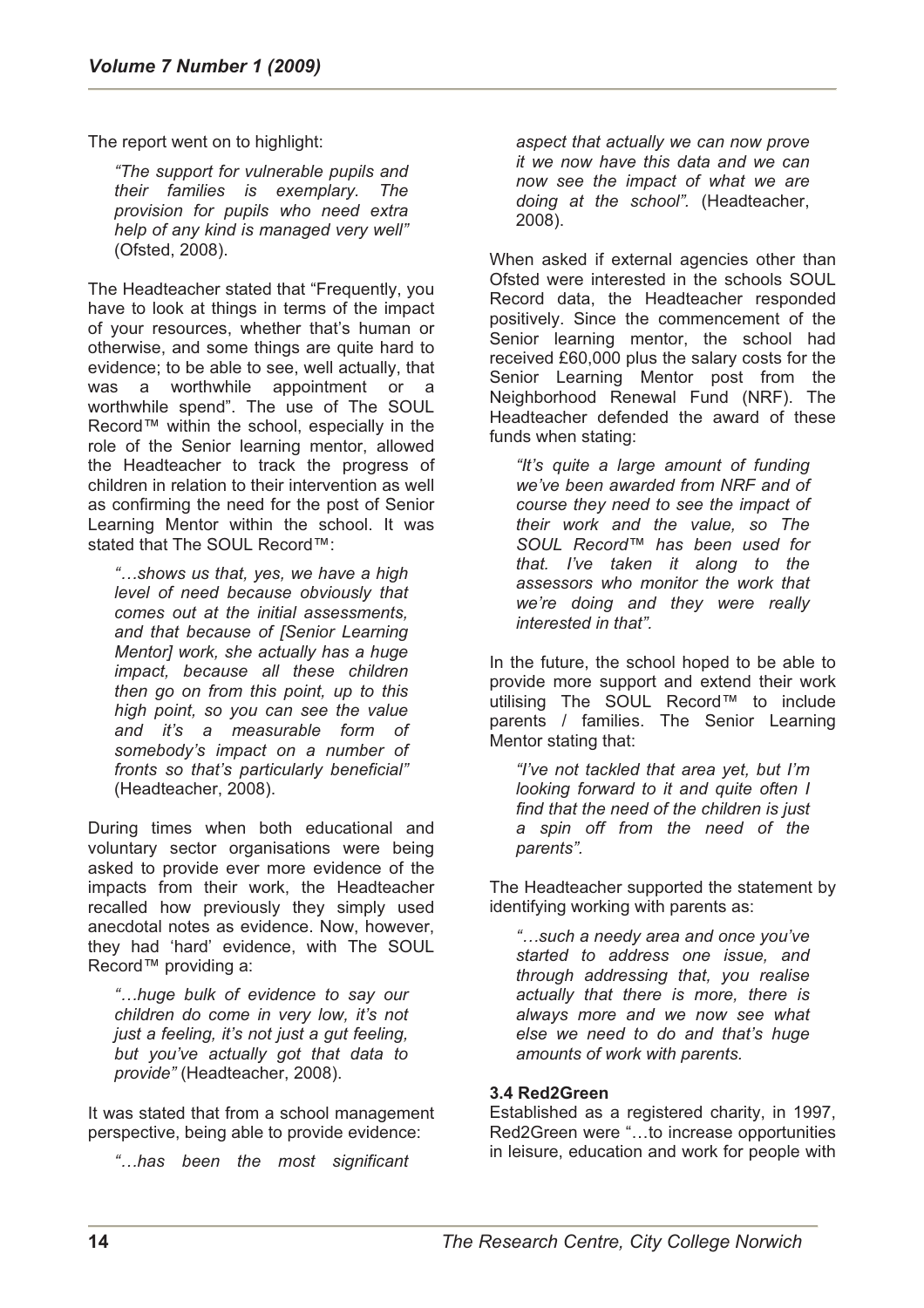a wide range of disabilities in Cambridgeshire" (Red2Green, no date). Red2Green work with people aged 14+ who have learning disabilities, mental health problems, physical disabilities, sensory impairments, dementia or social communication disorders. They aim to "…raise awareness of the potential of people with disabilities to make a positive and valuable contribution to society" (Red2Green, no date). The organisation's website reported that approximately 600 people with disabilities attend various Red2Green projects each week. The organisation recorded approximately 50 employees, 70 volunteers and had a board with 10 trustees. Red2Green was involved in a range of projects / activities, which included:

- *Aspirations*: Clients with communication disorders, such as Aspergers Syndrome, learn skills and strategies to help them gain employment and further their independent living skills.
- *Options*: A day service where adults with learning difficulties take part in a range of activities from drumming to gardening.
- *Red2Greenhouse*: a garden based project for adults with disabilities and children at risk of exclusion from school.

With such a diverse range of activities and client groups, the acting Chief Executive of Red2Green stated:

*"…projects are very different, the client groups are very different, the way you interact with the client groups is very different and the level of time that we work with them is very different. …it's made for interesting comparisons in how the different managers have got on with it".* 

The managers of each project had all implemented The SOUL Record™ with varying degrees of success. A volunteer at Red2Green, who had been brought in to ensure The SOUL Record™ was used and

implemented correctly supported the view of the Chief Executive when stating:

*"We've got results from various projects but there is only one that could be used for example in writing to funders saying about progression".* 

The Red2Greenhouse project was identified as having the most success with Red2Green being pleased with the results post implementation of The SOUL Record™. The volunteer stated:

*"Looking at the whole group, we got some reasonable results that made a lovely bar chart".* 

Red2Greenhouse was partly funded by Cambridge Regional College, with clients undertaking a range of horticultural, health and safety and team work qualifications. The Chief Executive remarked how The SOUL Record™ "…goes very well with all the portfolio building" that clients have to do to achieve their qualifications, and went on to state that the SOUL Record™ evidence fitted well "…with the whole RARPA [Recognising and Recording Progress and Achievement] compliance we need to do for the contracts with Cambridge Regional College". It was also stated, enthusiastically, that "…the two dovetail together so well". The Chief Executive explained that with the RARPA process "…we have to set a series of goals that they [the client] have to meet each term". The course documentation and The SOUL Record™ "…literally could be the same piece of paper", as the two systems overlap closely. Red2Green were encouraging staff to use The SOUL Record™ rather than alternative documentation.

The Aspirations project worked with people with Aspergers Syndrome. The clients completed a standard SOUL Record 'Getting to Know You' questionnaire on at least two, sometimes three, occasions. The volunteer stated that "…there are certain issues of how the manager managed it". One of the problems identified by the Aspirations group was how the Project Manager used "...the same sheets on both occasions … once they did it in red pen, once they did it in blue pen".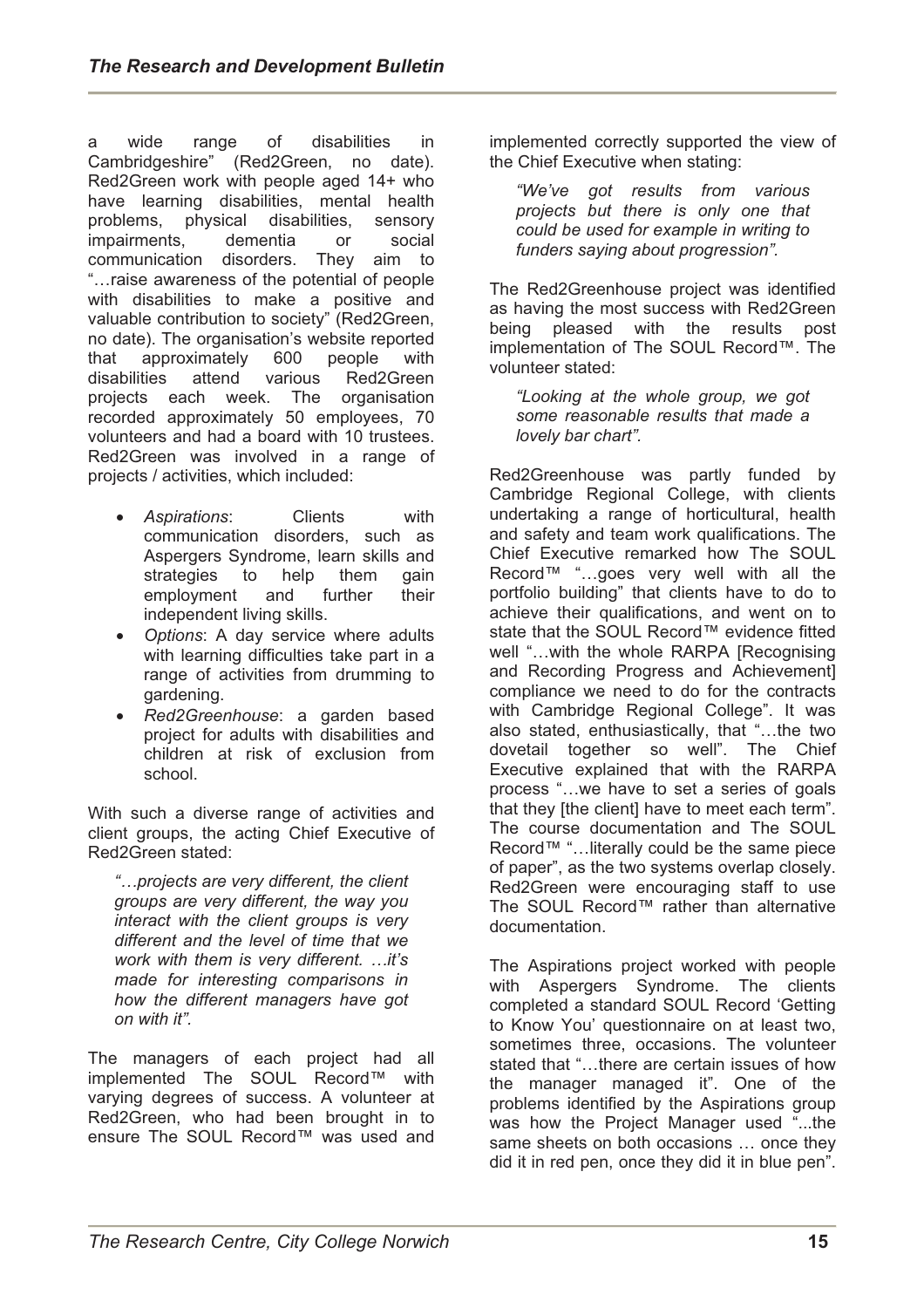The problem with this system was that the client would tick the same boxes on the second occasion as they had the first time they completed the questionnaire. Therefore, no progression was measured. The clients were also left to complete the sheets on their own, which, in this scenario, was not best practice for utilising The SOUL Record™. After this incorrect use had been identified, the Aspirations Project Manager was advised that the next time the questionnaire was completed by clients different sheets should be used between the first and second surveys, and that the clients should be supported while completing the questionnaires.

The SOUL Record™ questionnaire had been adapted for use with the Aspirations group previously. Rather than using a scoring scale from one to six, weather symbols were used; a thunder storm to depict a 'strongly disagree' through to bright sunshine for 'strongly agree'. In terms of assessment, the Chief Executive spoke of the client group as being "…tricky … particularly with Aspergers Syndrome, they don't manifest their social difficulties in the same way". The Aspirations Project Manager and staff believed that the change from numbers to weather symbols had benefited the client group by permitting them to complete questionnaires. The Chief Executive reported that they had spoken with the Aspirations Project Manager and were "…certainly not planning to change" how they used the questionnaires in terms of scoring in the future.

The Options project group used The SOUL Record™ observation sheets to identify client progression. The users of the observer sheets found the statements " that were around things like 'arrives punctually'; they all scored very highly on because they all come here by taxis … they don't have any control over that". Other observation sheets were available in The SOUL Record™ and a consultancy service was also available that allowed organisations to create sheets tailored to their own needs. This was suggested to Red2Green as an area of development but not taken up. Goals were set by the observers for an in-house system,

but were not consistent and it was not identified in most cases if a client had achieved their goal. With the goals that had been set, the volunteer observed that some "…weren't SMART" and that they needed "… to do some thinking about what constitutes a good goal to set, because in some cases it was 'so and so needs to increase their confidence'. We're like, ok, yes, that's lovely, but how are you going to know that they've increased one notch rather than now they're super confident". Hence, there was a need to show that "…there was a slight difference, something between 47 points on average and 49 points on average but not a significant difference for the size of the group".

Red2Green also get some of their clients to run a shop. The volunteer explained that:

*"I've just had the results back this morning from the shop but they've only done two of the 'Getting to Know You' questionnaires; one the basic one and one Raising Aspirations so there is two questionnaires for each person, but there's no second of each".* 

No progression had been measured yet. Staff and volunteers in the shop had been asked to ensure that a second questionnaire for one or both subject areas was completed as soon as possible.

The volunteer summarised overall about the implementation of The SOUL Record™ within Red2Green, stating:

*"there's one good area and some practice that we can improve and then we might get some better results!"* 

Drawing from these experiences, the Chief Executive considered that although staff were happy to use The SOUL Record™ with their clients, they were not completing any of the goal setting exercises. The Chief Executive accepted some responsibility for the varying success of implementation, stating:

*"I hadn't been following it up with them until* [the volunteer] *was actually checking that things were going*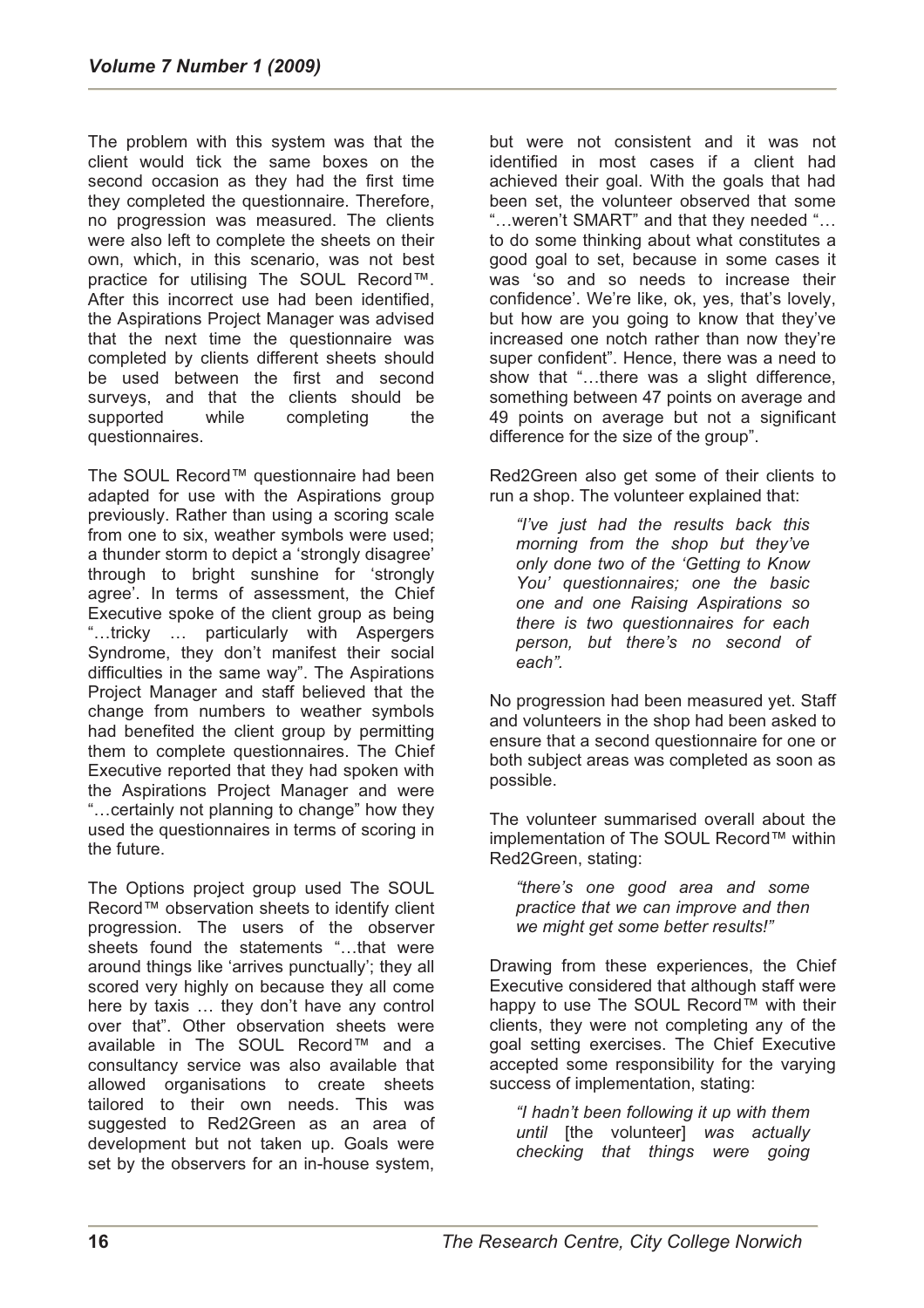## *according to plan".*

To resolve the varying levels of success, the volunteer was preparing a report on each project / activity, identifying what issues / problems were encountered when implementing or maintaining The SOUL Record™ in each area. They were also to provide recommendations and suggestions for improving use. The volunteer and Chief Executive were to feed this information back into the different projects / activities to ensure a better and more consistent use of The SOUL Record™ to improve evidence gathering in the future. The Chief Executive concluded that:

*"I think doing analysis has given us some pointers about how we implemented it not quite as well as we could have done and making sure that the managers, when it's redone, do it better, and that should give us better results".* 

The use of The SOUL Record™ by Red2Green would continue to be highlighted in all funding applications that the organisation submitted, because funders "…want to know how you're going to involve clients in their own development". The Chief Executive confirmed that "It's gone in everything from ESF applications through to individual trusts".

# **4. Discussion**

Conclusions could be drawn from the experiences and discussion points raised from each of the four case studies presented. However, it was the key, recurring themes present across case studies that have been identified and discussed here.

Both Victim Support Norfolk and Family Action WellFamily Service Swaffham identified The SOUL Record™ as a useful icebreaker, initiating conversations and maintaining them. By using The SOUL Record™ as a conversational tool, as it was designed, rather than a questionnaire completed by unsupported individuals, its

value as a diagnostic tool and a method for focusing tailored support to clients / pupils was highlighted by Victim Support Norfolk, Family Action WellFamily Service Swaffham and St. Michaels Junior School. Also reported by St. Michaels Junior School was how the reflective, solution focused nature of the statements used within The SOUL Record™ had really helped children to think about themselves and how they were feeling.

All the organisations spoke of how The SOUL Record™ evidenced the progress their clients / pupils had made and how they were able to utilise this evidence. Both Family Action WellFamily Service Swaffham and St. Michaels Junior School had recorded increases in self esteem in their clients / pupils, especially when the results from questionnaires were fed back to those individuals and they were able to see the progress they had made too. Victim Support Norfolk, in particular, had used results and evidence from The SOUL Record™ to establish where their programmes were working and, potentially, where they needed adaptation to address the needs of client's as part of a quality control process. St. Michael's Junior School used SOUL evidence to measure the impact of a particular post and the impact that intervention had had on pupils to inform their decision as to whether it was worth continuing to finance those actions. The SOUL evidence had also been used in reports for Ofsted inspectors and to report on individual children's welfare to Social **Services** 

The SOUL Record™ had been used by<br>organisations to successfully identify organisations to successfully identify progress for, or against, one or multiples of Every Child Matters, Recognising and Recording Progress and Achievement (RARPA), Self Evaluation Form (SEF) or Ofsted inspections. Outputs from the results package had been used or discussed with a multitude of funders, which included the Home Office, Victim Support National Office, Children's Fund, Cambridge Regional College, European Social Fund, Primary Care Trust and Neighbourhood Renewal Fund. These funders, via the four organisations, were accepting of the evidence presented to